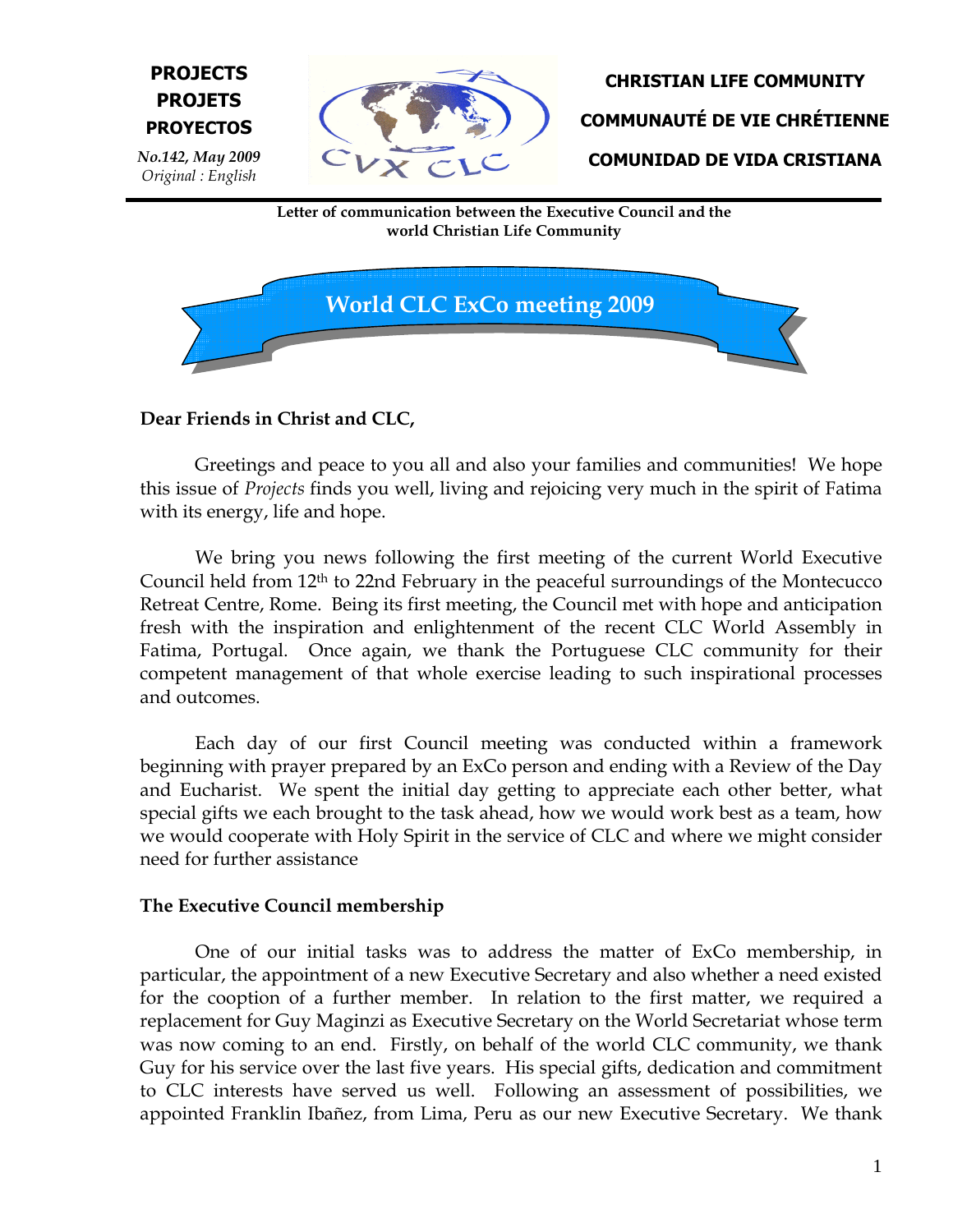Franklin for his generosity in making himself available for consideration. He is to be married in May and joins us later in July with his new wife, Sophia. We congratulate both of them and look forward to their arrival.

Concerning the second matter of a possible cooption, it became apparent as the meeting progressed that we would benefit from the presence of a further person from Africa to widen its representation to cover both the English and French speaking elements of the country. In this last matter, we sought the cooption of the Jean-Paul Biruru, from Lubumbashi, Democratic Republic of Congo. We are grateful for his subsequent acceptance of our invitation and welcome him and the many abilities he will bring to our team.

### The CLC global picture

This exercise provided an inspiring insight into the active presence of CLC in a world with its increasingly pressing issues of human rights, ecology and material wellbeing. It also suggested areas for special attention. Following are some of the highlights:

In the Middle East, Lebanon continues to work, especially in formation outreach, thereby attracting some new members. Syria is planning a formation course for guides and Egypt is offering leadership formation. Assemblies are also planned for Syria and Egypt. Interfaith issues are of special importance in this region. All countries are engaged in various aspects of spirituality and, at a recent regional meeting, interest was expressed in bringing CLC to other parts of the Middle East.

In the *Asia/Pacific* region, national communities are progressing well with formation, leadership and apostolic engagement activities being planned or undertaken. Strengths seemed to lay in CLC engagement as follows: all nationalities have engaged in Formation activities and further planning in Leadership/Guide formation; most have scheduled or already conducted a National Assembly; almost all are involved in spirituality and outreach especially in collaboration with the Jesuits; some have strong engagement in collective apostolic works; and there is a wide and ongoing interest and practice in relation to 'Commitment'. We are indebted to the Philippines for its special assistance in the past in hosting Asia/Pacific meetings. There are further possibilities for CLC in other countries/places such as Singapore, Macao, Thailand and Vietnam. At the present time, the Asia/Pacific region is also clarifying its regional structures and working arrangements, including the possibilities of a Leadership training workshop in the near future.

In North America/Canada, while no formal regional arrangement is functioning at present, formation and Leadership work continues, and Assemblies are planned for English Canada and USA in April and July respectively. All three North American National Communities have hosted leadership courses.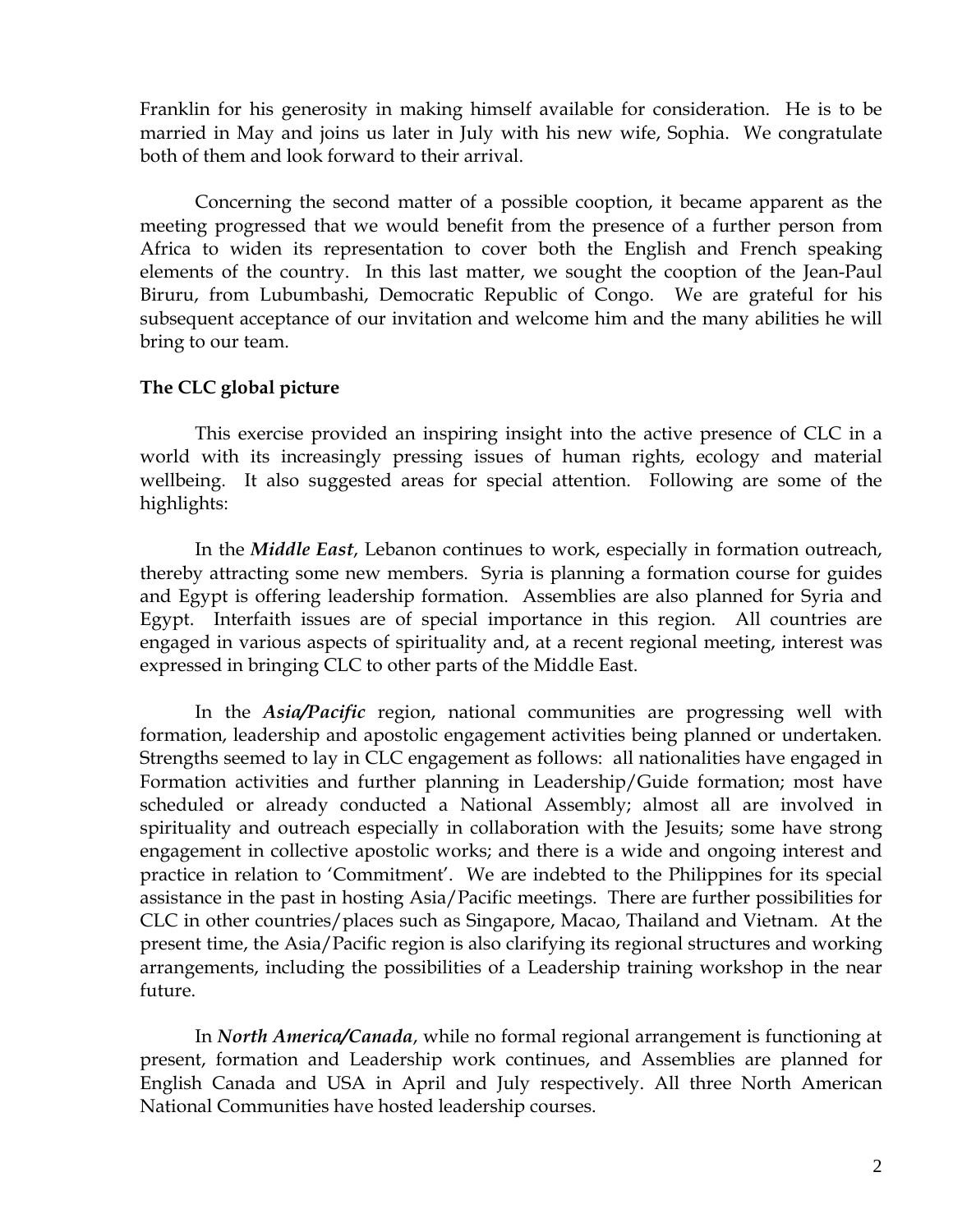Reports from Africa indicate that progress, with determination and imagination, and albeit under some difficulties (especially financially), is being made. It is intended to share travel costs, formation materials and the development of standards. Zambia is conducting discussion on the implications of 'Fatima'. The subject of Fatima will also be dealt with by Kenya in planning its forthcoming Assembly. The Democratic Republic of Congo (especially in the Kinshasa region) is focussing on applying the principles of DSSE and undertaking AIDS work. In the future, reforms are planned for Africa's regional structures and for conducting two regional Leadership courses, one for each of the two main language groups (English and French).

Reports were heard of continued strong and competent engagement by CLC in many *European* countries in formation, leadership and various apostolic works. Most are planning Assemblies in the coming 12 months. An issue shared by many relates to 'migration' where some, eg France, Spain, Luxembourg and Belgium, are especially involved including in collaboration with the Jesuit Refugee Service. While a few communities were struggling, others, especially in Central and Eastern Europe, were growing such as Hungary, Lithuania, Croatia, Latvia and Slovakia. At the end of May, the European communities will meet for their regional assembly in Alicante, Spain, where also a new Euroteam will be elected.

Concerning Latin America, we heard a report about a comprehensive analysis (involving 18 countries) of their strengths and opportunities for future CLC development and also about strong progress with the Magis Program (three completed) which is to be evaluated with a view to further programs. Most Latin American countries are engaged in formation, leadership and spirituality (the latter seen as essential to nourish and sustain apostolic work) with some very involved in apostolic works and advocacy. Assessment and engagement is being undertaken with those communities needing special assistance.

Where needed most, the CLC World Executive is considering the provision of some financial assistance to support regional efforts and also to conduct, where geographical convenience and costs permit, supporting visits and consultations usually in connection with such occasions as Assemblies or where special needs apply. During 2009, visits are foreseen e.g. to Syria, Central America as well as the Asia region.

#### Fatima matters

Together, it was with some consolation that we reflected on the experience of Fatima, its final report, and our subsequent experiences working together on the matter. Although much of the more visible activity will be generated at the national level, World Exco desires to serve these efforts wherever possible. In this context, a list of issues/reflections emerged and was refined as follows:

• Maintaining a level of awareness in relation to the Spirit of Fatima: We seek, as a global community, to remain faithful to the prompting of the Holy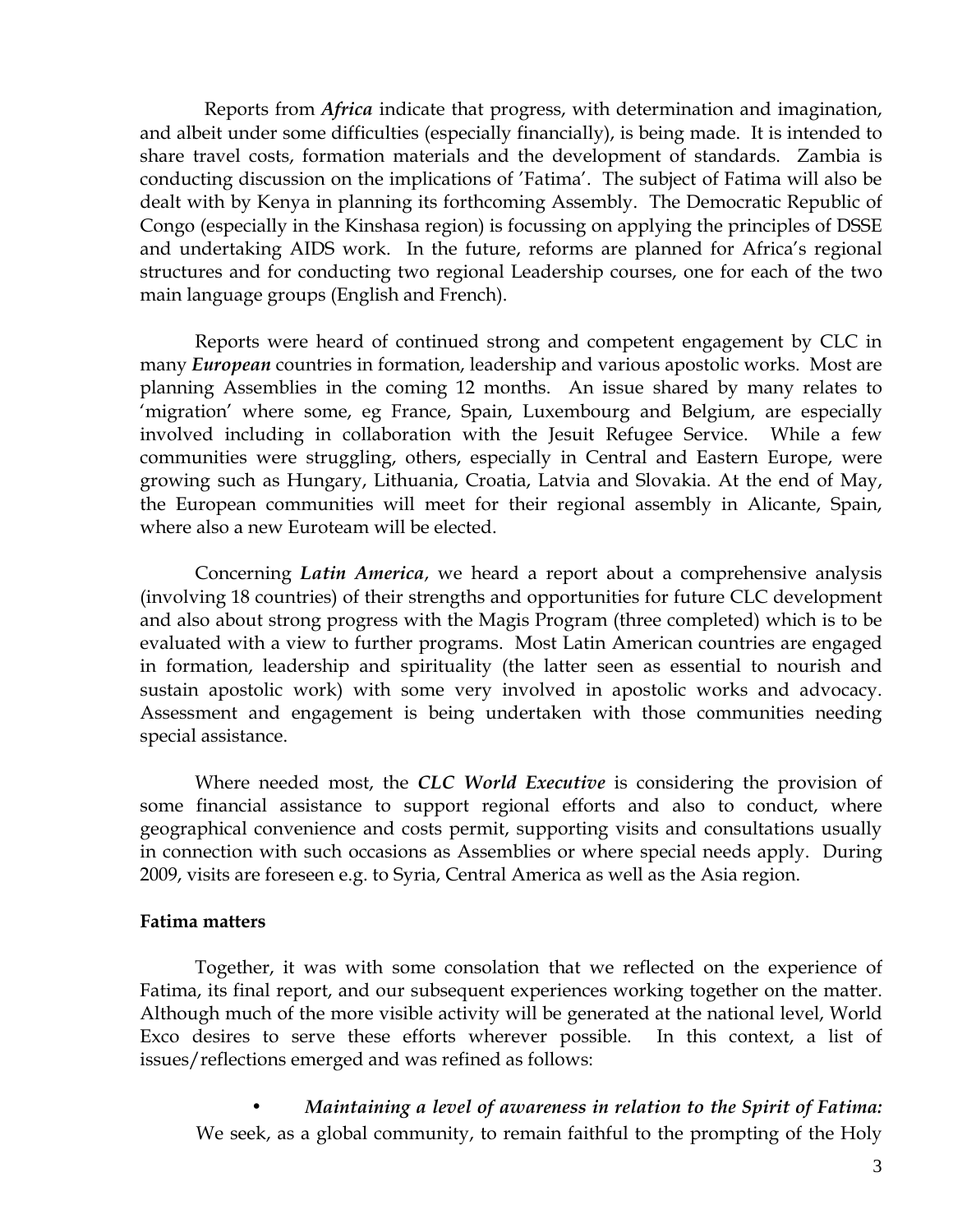Spirit at Fatima so that this spirit continues to grow and is generative. We seek to do this by continued reference to Fatima eg through "Projects', World CLC Day 2009, the President's 2009 Letter to National Communities and also by encouraging and supporting nationally based initiatives.

• Networking with the Society of Jesus at regional, national and global levels: We seek collaboration with the Society of Jesus (with the benefits of combined gifts/resources and economy of effort) in apostolic works, advocacy and formation - not just in their works but in new arrangements initiated by CLC.

Becoming a lay apostolic body/prophetic community: We need to move towards these ideals as a community and not allow the words to become clichés. We seek, through immersion in and response to our immediate social realities, a continued active, personal and collective presence in the world.

Providing Guides Formation: We acknowledge the central role of CLC Guides in the life of CLC. The Leadership initiative is a start. A further opportunity will arise with the immanent publication of the 'Guidelines for CLC Formation' document. The subject will also be a part of the 2009 Letter to National Communities.

Inclusion of the 'poor' in our CLC communities: Our document "The CLC Charism – Revised" describes the profile of a CLC person. Is CLC membership fully representative of that profile, especially in relation to the 'poor'? This will be a part of World CLC Day 2010 reflection.

Supporting new and emerging communities: We seek to create a strategy to support development of new communities as part of our mission to bring Christ to the world. Possibilities include: Jordan, Singapore, Macao, Malaysia, Thailand, East Timor, Ethiopia, Uganda and Mozambique (Beira). CLC will work with Jesuits and our EA on this proposal.

• CLC God-Parenting and Twinning communities: The distinction between these two types of CLC community relationships and their respective characteristics were discussed. As part of a global community, we "build each other up", we "give encouragement". Experiences are to be gathered and the matter will be the subject of a Progressio article.

**EA Regional meetings:** We take this opportunity to acknowledge the pivotal role of our EAs in CLC life and thank them. Recent regional EA meetings have been judged to have been very valuable and have resulted in a document on the subject. This has been posted on the CLC website.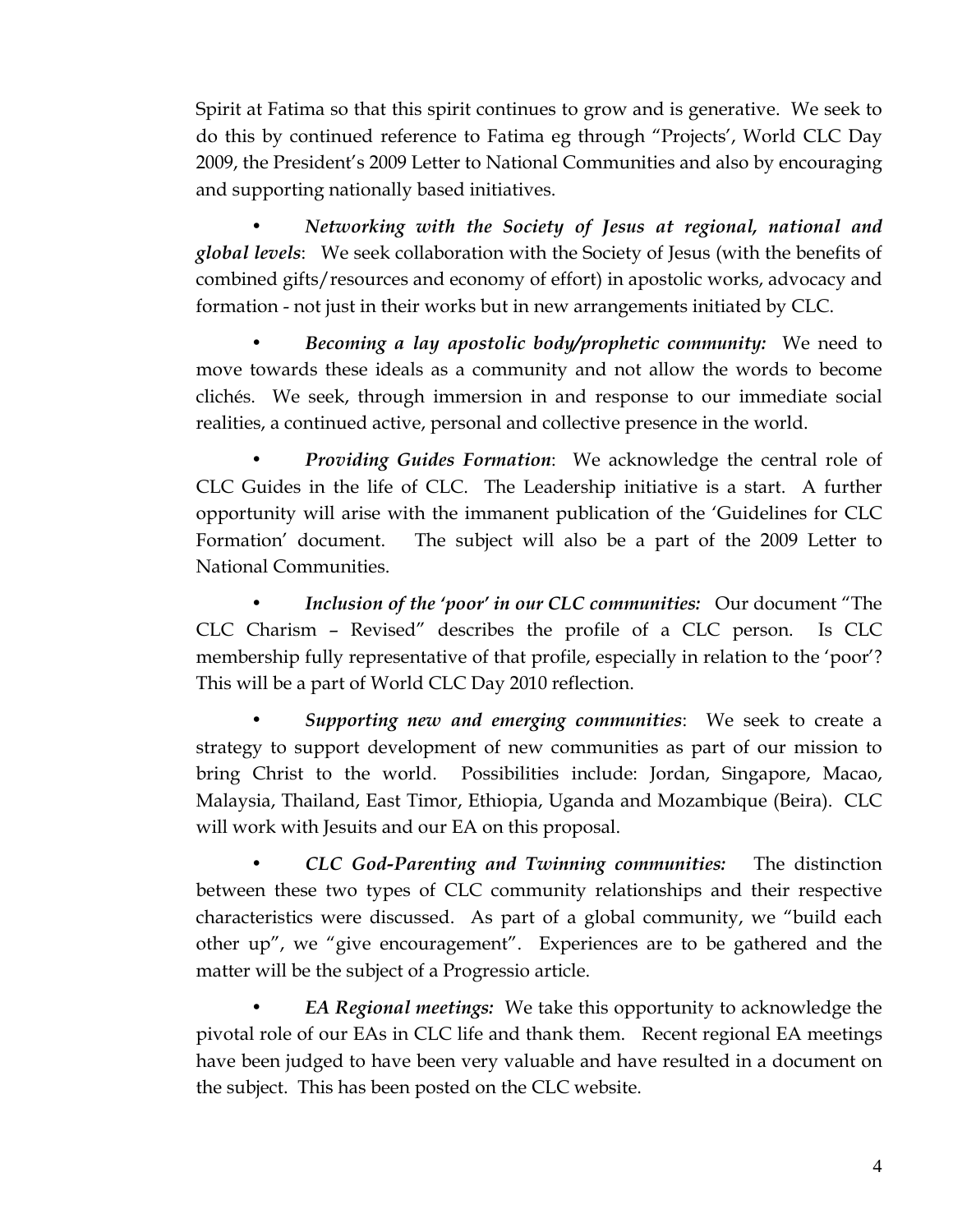**Commitment:** It was agreed that this subject is an important part of the CLC journey. It is a natural outcome of the formation process and a part of our identity as an apostolic body. Diverging opinions in our community on the subject were noted. During our next World ExCo meeting, we will dedicate a special "study session" on that topic, also to clarify whether more input and clarification is needed at world level.

Leadership: The Council noted the increasingly wide introduction of Leadership throughout CLC Communities ie leadership in fullest sense as 'quality of presence' or witness, as service, as fulfillment of special role, as mentor etc and that in some places this was directed especially at Guides. Current immediate considerations for further courses at the regional level include Africa, Asia/Pacific and Europe.

#### Apostolic Networking

This subject was introduced by a discussion with our EA, Fr Adolfo Nicolás SJ. He asked about how CLC is responding to Fatima in our home countries, particularly in relation to apostolic activity. He discussed aspects of Section 6 of the recent General Congregation Report (on collaboration of the Jesuits with the laity) and urged CLC movement towards a more independent lay centred engagement. In this context, he offered the insight (based on his own experience in the Society of Jesus) that this may require some communities to move from living in the consolations of the 'first' week of the Spiritual Exercises to accepting and acting out of the challenges of the 'third week' – with the more practical, everyday life theology this entailed.

The subject of international *advocacy* was also discussed and we were joined in subsequent stages of the discussion by Fr Fernando Franco SJ, of the Jesuit Social Justice Secretariat. He stressed the increasing importance, in our more globalised world, of working collaboratively to engage with the poor and oppressed at the point where the decisions were being made. Consistent with the Fatima mandate, CLC is to increase its commitment (financially) to advocacy both collaboratively with Ignatian (and other) organisations and in our own right. CLC is also to continue its specific commitment to the issues of ecology (water rights) and migration.

To enhance the ability of CLC representatives in UN related advocacy roles to respond quickly to requirements for signatures endorsing statements and resolutions consistent with our CLC Charism, some simple, clear directions will be provided.

It was also decided to support the proposal to create a position for a period of 12 months of Coordinator for Advocacy and Apostolic Initiatives appreciating the close connection between these two equally important areas of activity. Action is being taken to fill the position as soon as possible.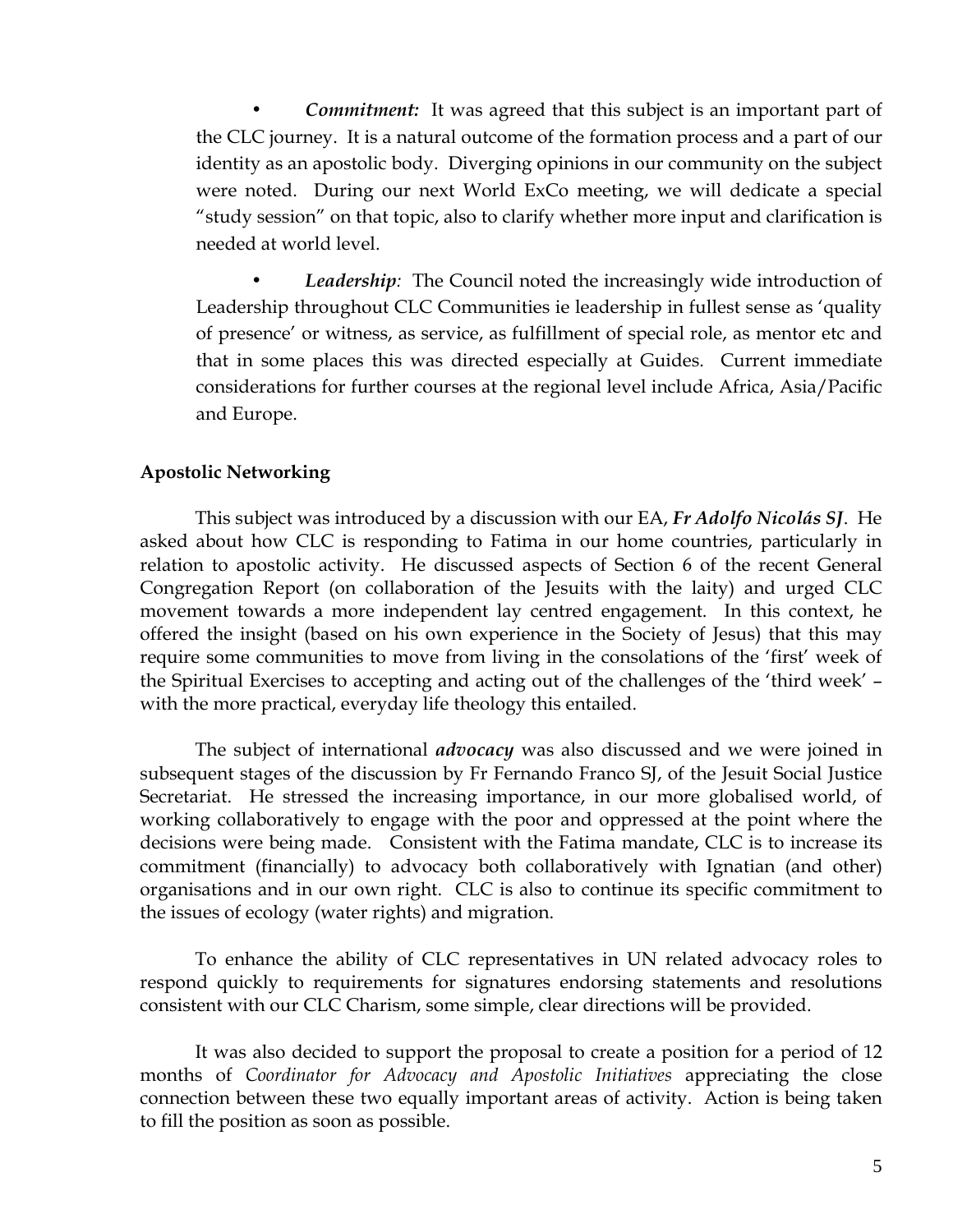#### Further World Exco visits/discussions

• We visited Cardinal Stanislaw Rylko, President of the Pontifical Council for the Laity, and gave him a copy of the CLC General Principles with the changes made in Fatima - formal approval is expected soon. Cardinal Rylko then discussed the 20th anniversary of "Christifideles laici" and its importance. In this context, he affirmed the place of CLC in the Church today, especially with its emphasis on formation and apostolic works.

• We also met with Fr Claudio Barriga SJ, Director of the Apostleship of Prayer. In particular, we discussed the spirit and practice of the Apostleship of Prayer, its Ignatian character, its identification with the mission and intentions of the Church and its complementary character to the CLC way of life.

#### Finances

A review was undertaken of the financial situation of CLC following Fatima. Our situation remains tight and has been kept solvent through some unexpected generous donations. Some funds will be put aside for 'solidarity' assistance for the next Assembly. A further step is being taken to establish an Apostolic Initiatives Fund for national communities. The finance team is being asked to prepare a proposal for consideration at the next world Executive meeting. Further reviews are also being undertaken of the 'Dues Formula" and the "Request for Funds" template used by national communities to seek funding for various regional/national projects. Finally, the budget proposed for 2009 was approved. Some useful discussion took place about the matter of fund raising, the belief being that we first address the matter of where, in accordance with the spirit of Fatima, we feel we are being drawn as a community - and then address the issue of funding (ie finding money, 'tainted as it is').

#### World CLC Communications

CLC communications practice was briefly reviewed and a schedule for publication for Projects, Letters to National Communities, Progressio and updating of our Website was decided upon. Although only briefly reported upon here, we acknowledge the central role of this function in informing and building "one community" around the world. One document in progress to come out in due course is "The history of CLC".

## Conclusion

The first World ExCo meeting of this current term concluded with strong sentiments of joy at working together with the Fatima mandate and also with hope for the future.